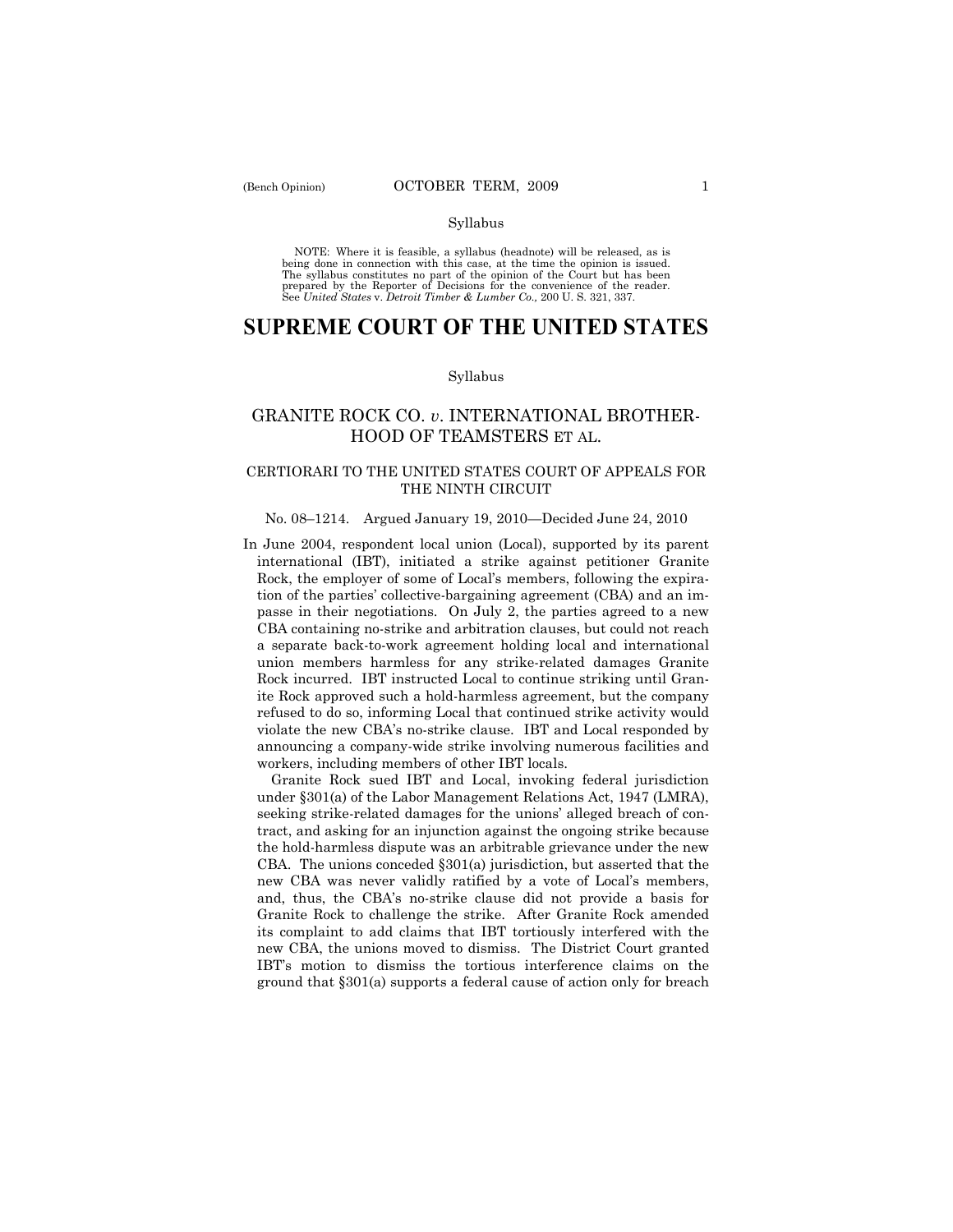of contract. But the court denied Local's separate motion to send the parties' dispute over the CBA's ratification date to arbitration, ruling that a jury should decide whether ratification occurred on July 2, as Granite Rock contended, or on August 22, as Local alleged. After the jury concluded that the CBA was ratified on July 2, the court ordered arbitration to proceed on Granite Rock's breach-of-contract claims. The Ninth Circuit affirmed the dismissal of the tortious interference claims, but reversed the arbitration order, holding that the parties' ratification-date dispute was a matter for an arbitrator to resolve under the CBA's arbitration clause. The Court of Appeals reasoned that the clause covered the ratification-date dispute because the clause clearly covered the related strike claims; national policy favoring arbitration required ambiguity about the arbitration clause's scope to be resolved in favor of arbitrability; and, in any event, Granite Rock had implicitly consented to arbitrate the ratification-date dispute by suing under the contract.

#### *Held*:

 1. The parties' dispute over the CBA's ratification date was a matter for the District Court, not an arbitrator, to resolve. Pp. 6–20.

 (a) Whether parties have agreed to arbitrate a particular dispute is typically an " ' issue for judicial determination,' " *e.g., Howsam* v. *Dean Witter Reynolds, Inc.,* 537 U. S. 79, 83, as is a dispute over an arbitration contract's formation, see, *e.g., First Options of Chicago, Inc.* v. *Kaplan,* 514 U. S. 938, 944. These principles would neatly dispose of this case if the formation dispute here were typical. But it is not. It is based on when (not whether) the new CBA containing the parties' arbitration clause was ratified and thereby formed. To determine whether the parties' dispute over the CBA's ratification date is arbitrable, it is necessary to apply the rule that a court may order arbitration of a particular dispute only when satisfied that the parties agreed to arbitrate *that dispute.* See, *e.g., id., at* 943. To satisfy itself that such agreement exists, the court must resolve any issue that calls into question the specific arbitration clause that a party seeks to have the court enforce. See, *e.g., Rent-A-Center, West, Inc*. v. *Jackson, ante,* at 4–6. Absent an agreement committing them to an arbitrator, such issues typically concern the scope and enforceability of the parties' arbitration clause. In addition, such issues always include whether the clause was agreed to, and may include when that agreement was formed. Pp. 6–7.

 (b) In cases invoking the "federal policy favoring arbitration of labor disputes," *Gateway Coal Co.* v. *Mine Workers*, 414 U. S. 368, 377, courts adhere to the same framework, see, *e.g., AT&T Technologies, Inc.* v. *Communications Workers*, 475 U. S. 643, and discharge their duty to satisfy themselves that the parties agreed to arbitrate a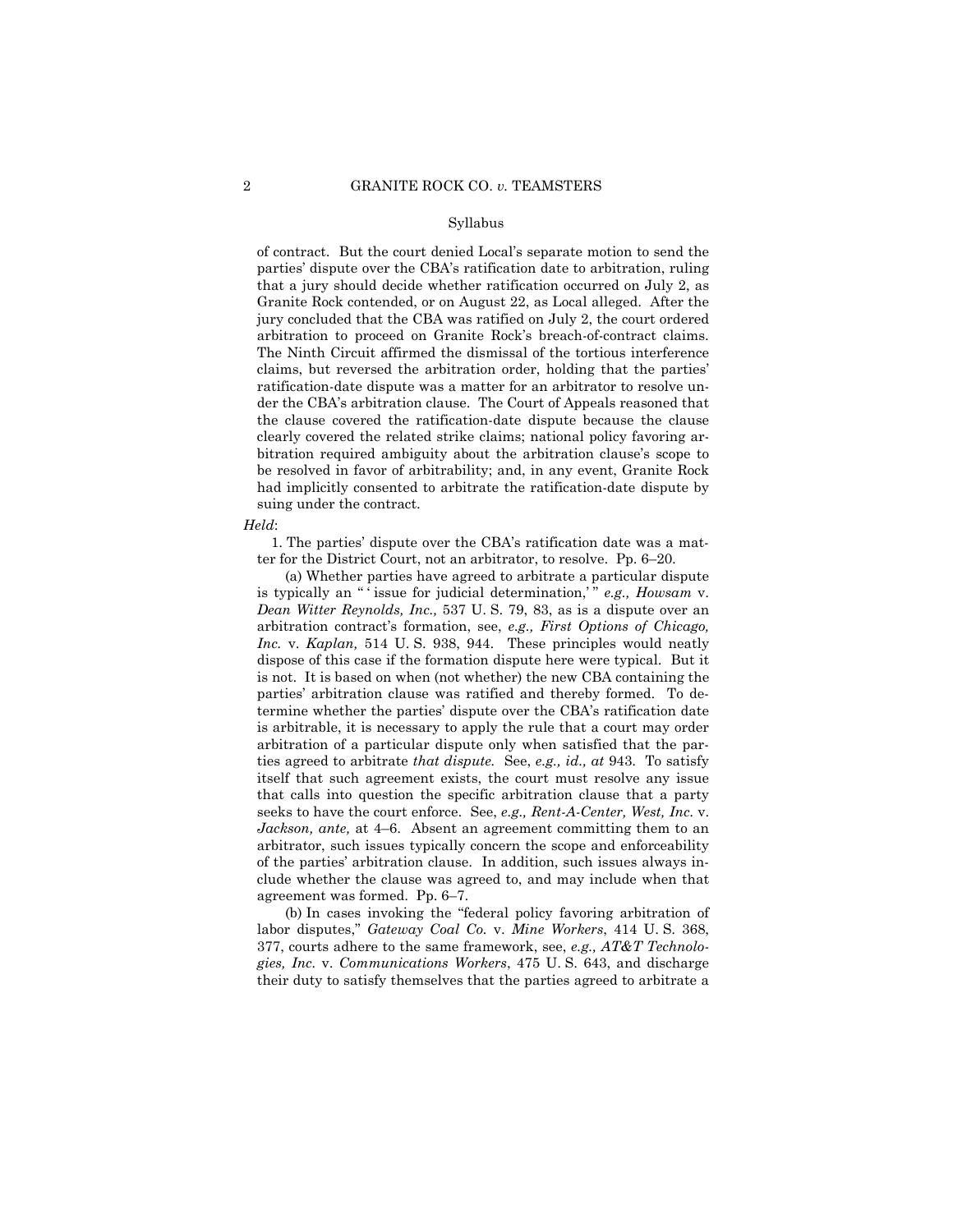particular dispute by (1) applying the presumption of arbitrability only where a validly formed and enforceable arbitration agreement is ambiguous about whether it covers the dispute at hand and (2) ordering arbitration only where the presumption is not rebutted, see, *e.g., id.*, at 651–652. Local is thus wrong to suggest that the presumption takes courts outside the settled framework for determining arbitrability. This Court has never held that the presumption overrides the principle that a court may submit to arbitration "only those disputes . . . the parties have agreed to submit," *First Options, supra*, at 943, nor that courts may use policy considerations as a substitute for party agreement, see, *e.g.*, *AT&T Technologies*, *supra*, at 648−651. The presumption should be applied only where it reflects, and derives its legitimacy from, a judicial conclusion (absent a provision validly committing the issue to an arbitrator) that arbitration of a particular dispute is what the parties intended because their express agreement to arbitrate was validly formed, is legally enforceable, and is best construed to encompass the dispute. See, *e.g., First Options*, *supra*, at 944–945. This simple framework compels reversal of the Ninth Circuit's judgment because it requires judicial resolution of two related questions central to Local's arbitration demand: when the CBA was formed, and whether its arbitration clause covers the matters Local wishes to arbitrate. Pp. 7–13.

 (c) The parties characterize their ratification-date dispute as a formation dispute because a union vote ratifying the CBA's terms was necessary to form the contract. For purposes of determining arbitrability, *when* a contract is formed can be as critical as *whether* it was formed. That is so where, as here, an agreement's ratification date determines its formation date, and thus determines whether its provisions were enforceable during the period relevant to the parties' dispute. This formation date question requires judicial resolution here because it relates to Local's arbitration demand in a way that required the District Court to determine the CBA's ratification date in order to decide whether the parties consented to arbitrate the matters the demand covered. The CBA requires arbitration only of disputes that "arise under" the agreement. The parties' ratification-date dispute does not clearly fit that description. But the Ninth Circuit credited Local's argument that the ratification-date dispute should be presumed arbitrable because it relates to a dispute (the no-strike dispute) that *does* clearly "arise under" the CBA. The Ninth Circuit overlooked the fact that this theory of the ratification-date dispute's arbitrability fails if, as Local asserts, the new CBA was not formed until August 22, because in that case there was no CBA for the July no-strike dispute to "arise under." Local attempts to address this flaw in the Circuit's reasoning by arguing that a December 2004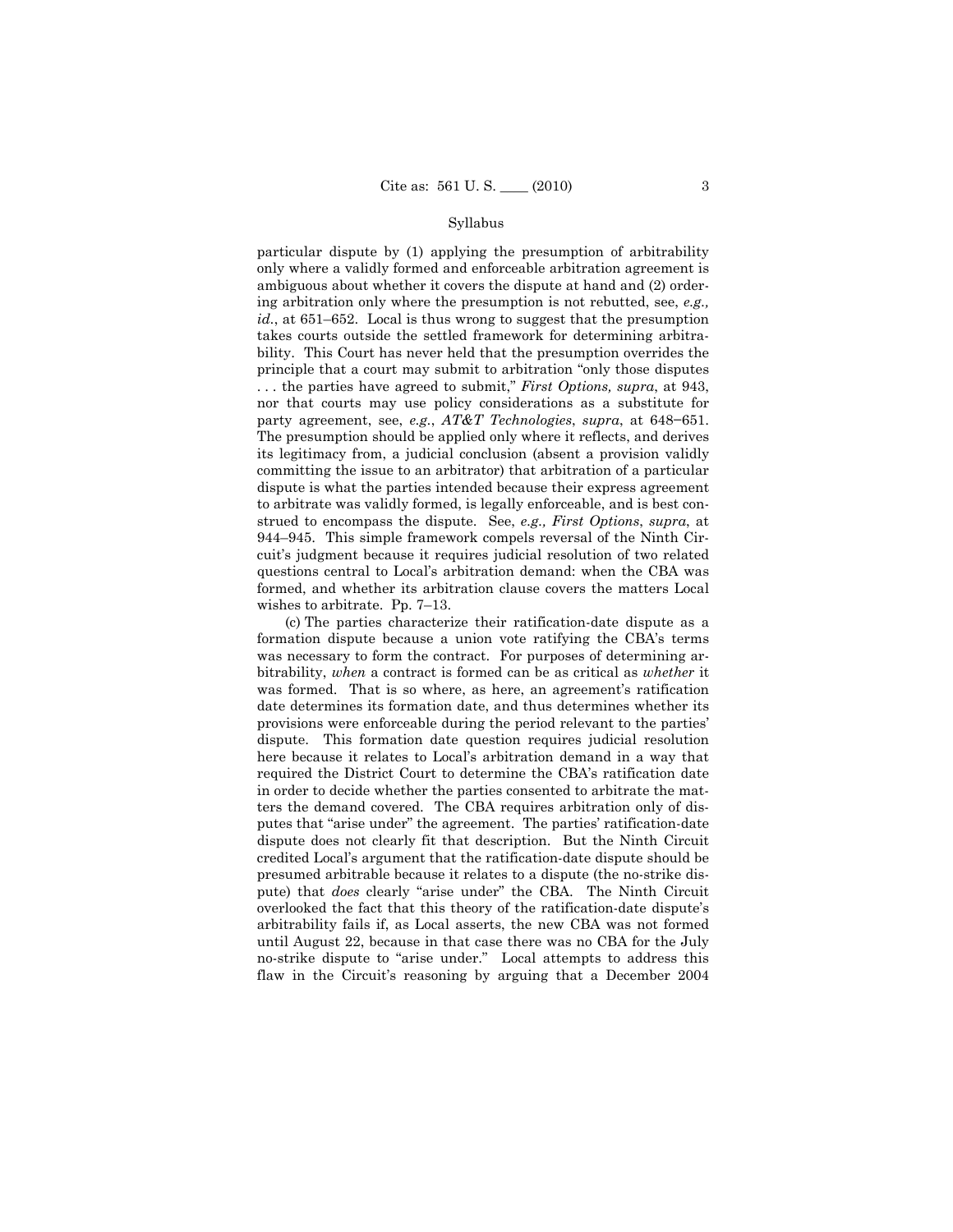document the parties executed rendered the new CBA effective as of May 1, 2004, the date the prior CBA expired. The Court of Appeals did not rule on this claim, and this Court need not do so either because it was not raised in Local's brief in opposition to the certiorari petition. Pp. 13–17.

 (d) Another reason to reverse the Court of Appeals' judgment is that the ratification-date dispute, whether labeled a formation dispute or not, falls outside the arbitration clause's scope on grounds the presumption favoring arbitration cannot cure. CBA §20 provides, *inter alia,* that "[a]ll disputes arising under this agreement shall be resolved in accordance with the [Grievance] procedure," which includes arbitration. The parties' ratification-date dispute cannot properly be said to fall within this provision's scope for at least two reasons. First, the question whether the CBA was validly ratified on July 2, 2004—a question concerning the CBA's very existence—cannot fairly be said to "arise under" the CBA. Second, even if the "arising under" language could in isolation be construed to cover this dispute, §20's remaining provisions all but foreclose such a reading by describing that section's arbitration requirement as applicable to labor disagreements that are addressed in the CBA and are subject to its requirement of mandatory mediation. The Ninth Circuit's contrary conclusion finds no support in §20's text. That court's only effort to grapple with that text misses the point by focusing on whether Granite Rock's claim to enforce the CBA's *no-strike* provisions could be characterized as "arising under" the agreement, which is not the dispositive issue here. Pp. 17–18.

 (e) Local's remaining argument in support of the Court of Appeals' judgment—that Granite Rock "implicitly" consented to arbitration when it sued to enforce the CBA's no-strike and arbitrable grievance provisions—is similarly unavailing. Although it sought an injunction against the strike so the parties could arbitrate the labor grievance giving rise to it, Granite Rock's decision to sue does not establish an agreement, "implicit" or otherwise, to arbitrate an issue (the CBA's formation date) that the company did not raise and has always rightly characterized as beyond the arbitration clause's scope. Pp. 19–20.

 2. The Ninth Circuit did not err in declining to recognize a new federal common-law cause of action under LMRA §301(a) for IBT's alleged tortious interference with the CBA. Though virtually all other Circuits have rejected such claims, Granite Rock argues that doing so in this case is inconsistent with federal labor law's goal of promoting industrial peace and economic stability through judicial enforcement of CBAs, and with this Court's precedents holding that a federal common law of labor contracts is necessary to further this goal, see,